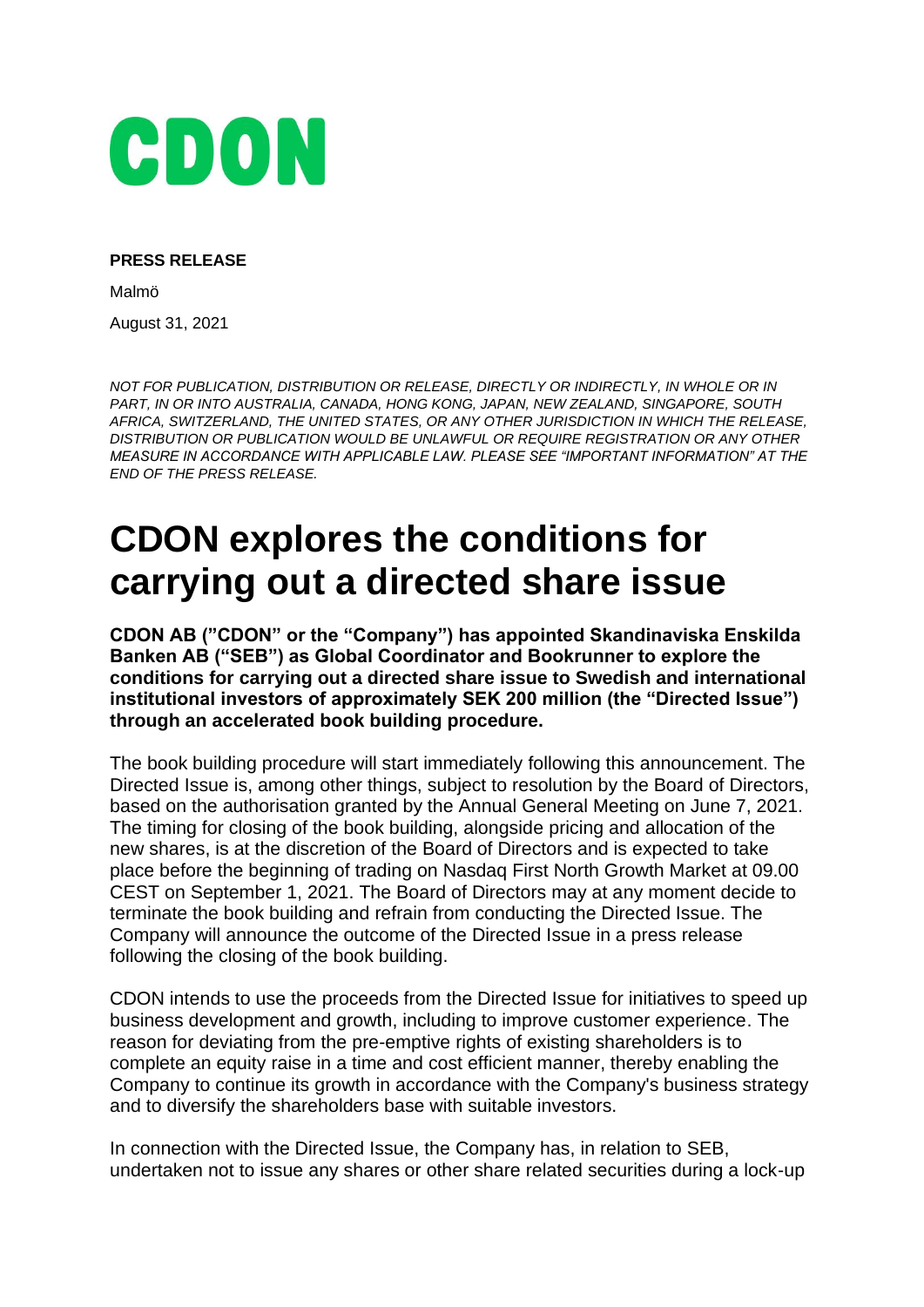

period of 180 days. The lock-up is subject to certain exceptions, including among other the right for the Company to issue shares in connection with corporate acquisitions. In addition, members of the Board of Directors and management of the Company, as well as the Company's largest shareholder, Rite Ventures SPV AB, have agreed not to sell any shares in the Company for a period of 90 days following settlement of the Directed Issue, subject to certain customary exceptions.

# **For more information:**

Allan Junge-Jensen Interim CEO [allan.junge@cdon.com](mailto:allan.junge@cdon.com)

Eric Thysell Investor Relations Manager [eric.thysell@cdon.com](mailto:eric.thysell@cdon.com)

*The information was prior to this release inside information and is information that CDON AB is obliged to make public pursuant to the EU Market Abuse Regulation. The information was submitted for publication through the agency of the contact persons set out above on August 31, 2021 at 5.31 p.m. CEST.*

# **About CDON**

CDON was founded in 1999 and is now the biggest marketplace in the Nordic region. During 2020 we had over 120 million visits and 2.3 million customers. Customers can choose to buy and compare prices for millions of products at CDON, by far the widest range of all Nordic e-retailers. Over 1,500 merchants use CDON's platform and technology to increase their sales. This gives CDON a wide range of products within, movie, music, computers, games, office supplies, books, toys, consumer electronics, household appliances, sport, outdoor, beauty care, fashion, shoes, computers, and computer products. CDON is listed on Nasdaq First North Growth Market with the abbreviation CDON.

#### **Important information**

Release, announcement or distribution of this press release may, in certain jurisdictions, be subject to restrictions according to law and people in those jurisdictions, in which this press release has been announced or distributed, should inform themselves of and follow such legal restrictions. This press release does not constitute an offer, or a solicitation of any offer, to buy or subscribe for any securities in CDON in any jurisdiction.

This press release does not constitute or form part of an offer or solicitation to purchase or subscribe for securities in the United States. The securities referred to herein may not be sold in the United States absent registration or an exemption from registration under the US Securities Act of 1933, as amended (the "Securities Act"), and may not be offered or sold within the United States absent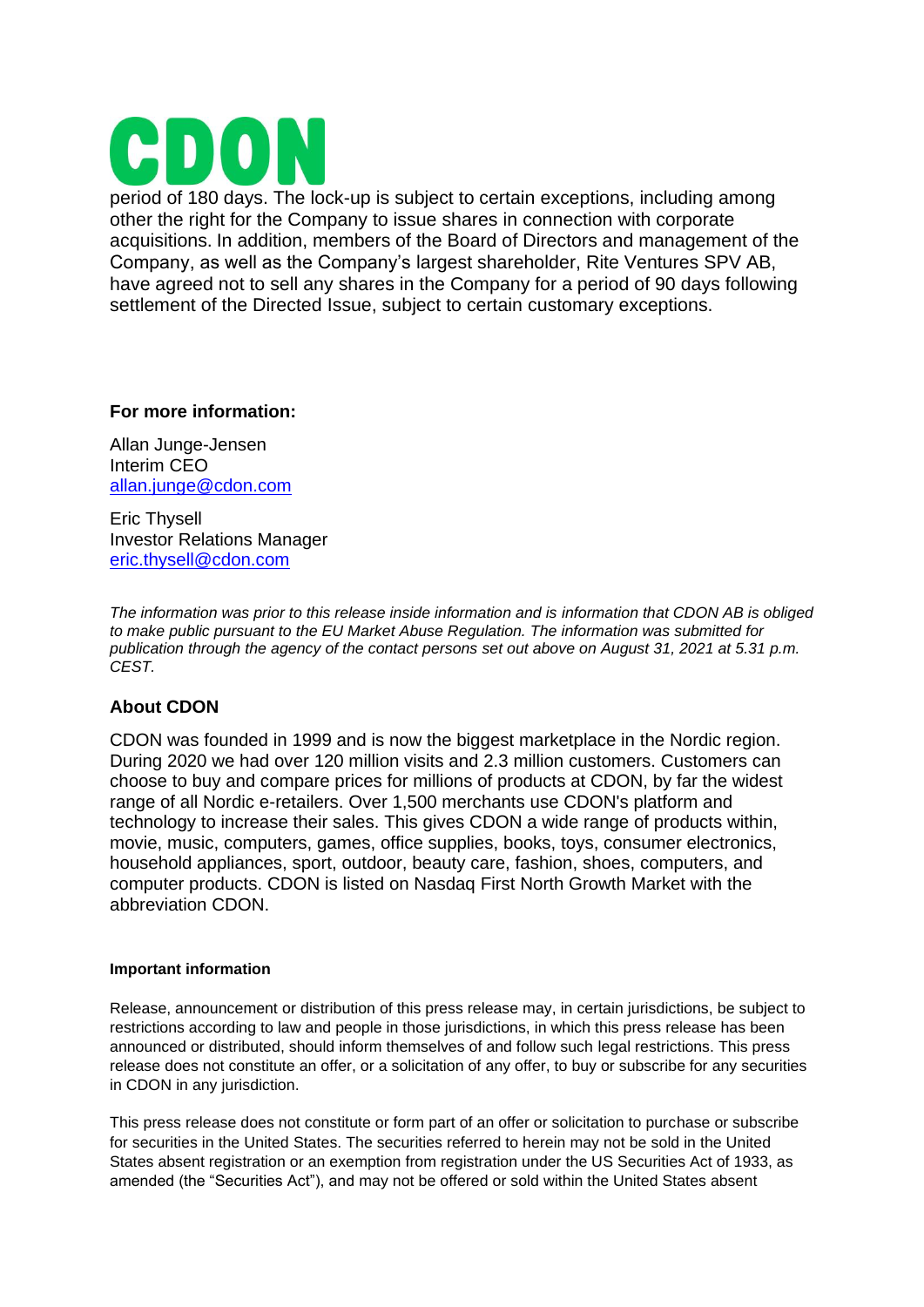registration or an applicable exemption from, or in a transaction not subject to, the registration requirements of the Securities Act. There is no intention to register any securities referred to herein in the United States or to make a public offering of the securities in the United States. The information in this press release may not be announced, published, copied, reproduced or distributed, directly or indirectly, in whole or in part, within or into Australia, Canada, Hong Kong, Japan, New Zeeland, Singapore, South Africa, Switzerland, the United States, or in any other jurisdiction where such announcement, publication or distribution of the information would not comply with applicable laws and regulations or where such actions are subject to legal restrictions or would require additional registration or other measures than what is required under Swedish law. Actions taken in violation of this instruction may constitute a crime against applicable securities laws and regulations.

In the United Kingdom, this press release and any other materials in relation to the securities described herein is only being distributed to, and is only directed at, and any investment or investment activity to which this press release relates is available only to, and will be engaged in only with, "qualified investors" (according to the definition in Article 86(7) of the Financial Services and Markets Act 2000) who are (i) persons having professional experience in matters relating to investments who fall within the definition of "investment professionals" in Article 19(5) of the Financial Services and Markets Act 2000 (Financial Promotion) Order 2005 (the "Order"); or (ii) high net worth entities falling within Article 49(2)(a) to (d) of the Order (all such persons together being referred to as "relevant persons"). In the United Kingdom, any investment or investment activity to which this communication relates is available only to, and will be engaged in only with, relevant persons. Persons who are not relevant persons should not take any action on the basis of this press release and should not act or rely on it.

This press release does not identify or suggest, or purport to identify or suggest, the risks (direct or indirect) that may be associated with an investment in new shares. Any investment decision in connection with the Directed Issue must only be made on the basis of all publicly available information. Such information has not been independently verified by the Manager. The Manager act for the Company in connection with the transaction and no one else and will not be responsible to anyone other than the Company for providing the protections afforded to its clients nor for giving advice in relation to the transaction or any other matter referred to herein.

This press release is not a prospectus. CDON has not authorised any offer to the public of shares or rights in any member state of the EEA and no prospectus has been prepared or will be prepared in connection with the Directed Issue.

Solely for the purposes of the product governance requirements contained within: (a) EU Directive 2014/65/EU on markets in financial instruments, as amended ("MiFID II"); (b) Articles 9 and 10 of Commission Delegated Directive (EU) 2017/593 supplementing MiFID II; and (c) local implementing measures (together, the "MiFID II Product Governance Requirements"), and disclaiming all and any liability, whether arising in tort, contract or otherwise, which any "manufacturer" (for the purposes of the MiFID II Product Governance Requirements) may otherwise have with respect thereto, the shares in the Company have been subject to a product approval process, which has determined that such shares are: (i) compatible with an end target market of retail investors and investors who meet the criteria of professional clients and eligible counterparties, each as defined in MiFID II; and (ii) eligible for distribution through all distribution channels as are permitted by MiFID II (the "Target Market Assessment"). Notwithstanding the Target Market Assessment, Distributors should note that: the price of the shares in the Company may decline and investors could lose all or part of their investment; the shares in the Company offer no guaranteed income and no capital protection; and an investment in the shares in the Company is compatible only with investors who do not need a guaranteed income or capital protection, who (either alone or in conjunction with an appropriate financial or other adviser) are capable of evaluating the merits and risks of such an investment and who have sufficient resources to